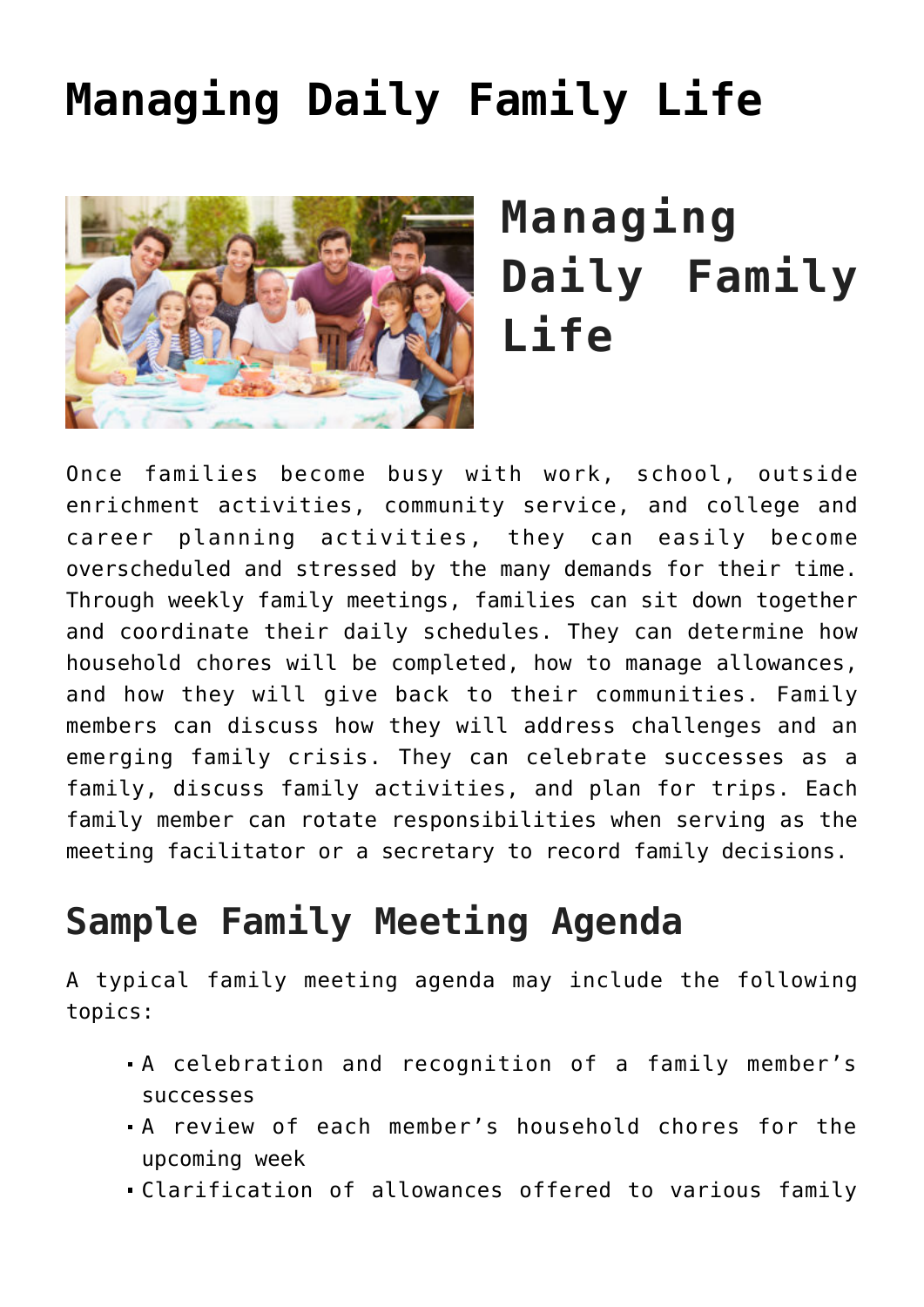members and weekly allowance payment

- A discussion of the overall schedule for the coming week including parents' driving schedules for school dropoffs, afterschool coordinated activities, the childcare schedule, and any special events for the family
- A discussion on any community service or volunteer activities for coordination
- Ongoing planning for family mini vacations and a longer summer vacation
- A discussion and updates on family members or friends who are ill, need added support, or any emerging family need
- Anything else that requires discussion, coordination, or support services

## **Brainstorming Solutions at Family Meetings**

Once a family becomes comfortable with the family meeting format, families can actively discuss challenging and difficult topics in relation to the family's values. If a family member is suffering from a debilitating illness, family members can brainstorm how they can support the family member per the following examples:

- All family members can create a series of get-well cards as a family art activity and one member can make sure to mail the card with a message weekly.
- Another family member can organize a dinner delivery plan with local neighbors, friends, the extended family, and a church group.
- A parent can organize a driving schedule for doctors' visits.
- A family member can help with the financial management of bills and household chores.

As family members work together as a unit and model effective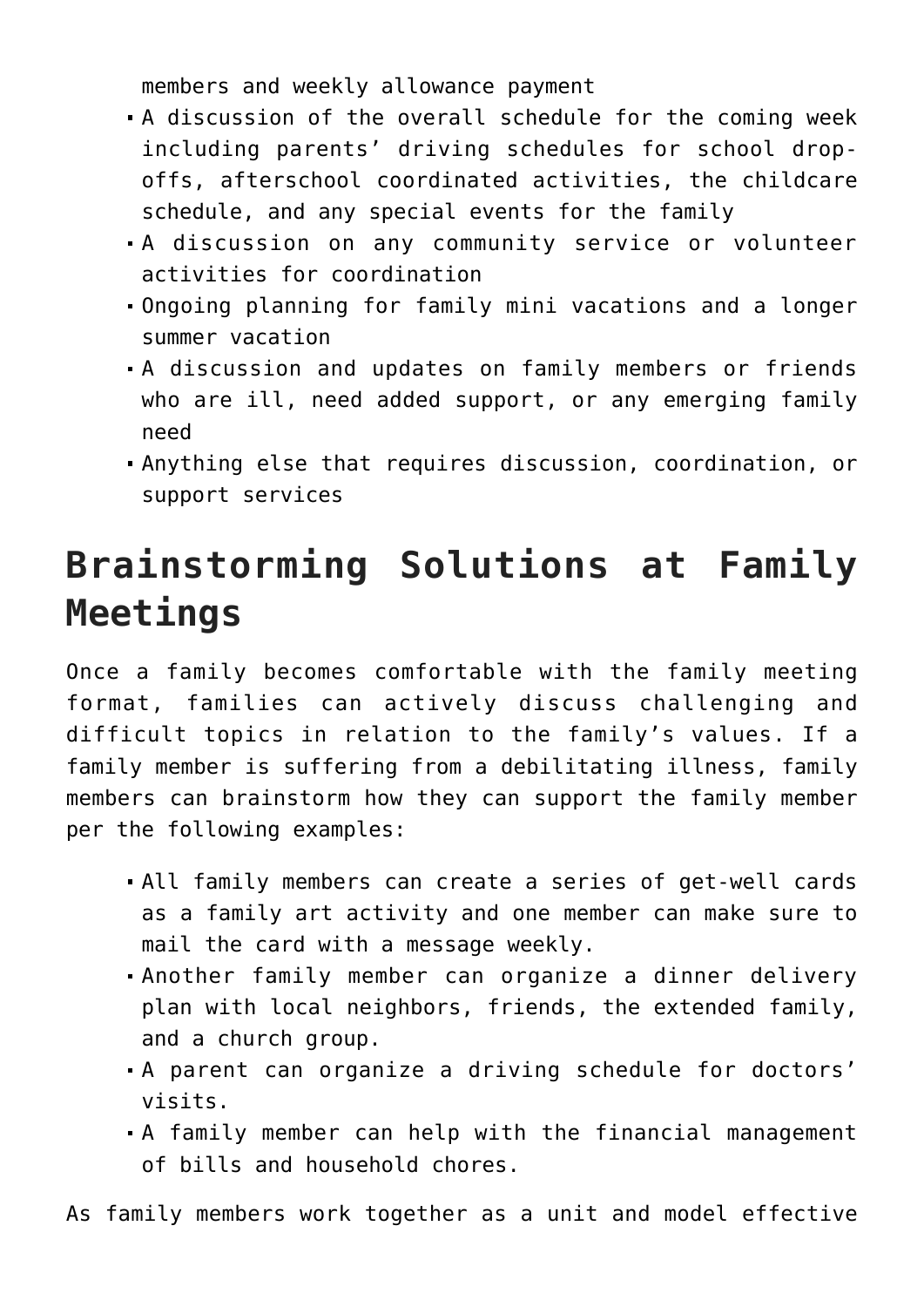problem-solving skills, the parents and their children model how families can effectively work together to manage daily challenges and emerging critical needs. This model will help children become effective in the daily management of their lives as they become more independent and seek career and college opportunities and experiences beyond their family.

#### **Overcoming Life's Challenges**

Over time, various family members will struggle with health crises, interpersonal growth, and academic challenges. It is vital for family members to support each other during their time of need. Through daily support, challenged families can effectively communicate their worries and concerns. They can problem-solve appropriate solutions that will meet the needs of the family. Effective problem-solving skills include:

- Use effective listening skills for a family member who needs help.
- Ask clarification questions for understanding.
- Summarize what the other person has said to ensure comprehension and understanding.
- Use empathy to guide the person when reflecting his or her feelings.
- Support brainstorming solutions.
- Have the problem-solver consider the positive and negative outcomes of each possible solution.
- Assure the challenged family member that the proposed solution can be modified or changed if needed at a later date.

## **Building Resiliency Skills**

As family members work through problems with supportive family and friends, they are able to build effective resiliency skills for future growth and development. By winning cooperation through effective problem-solving strategies,